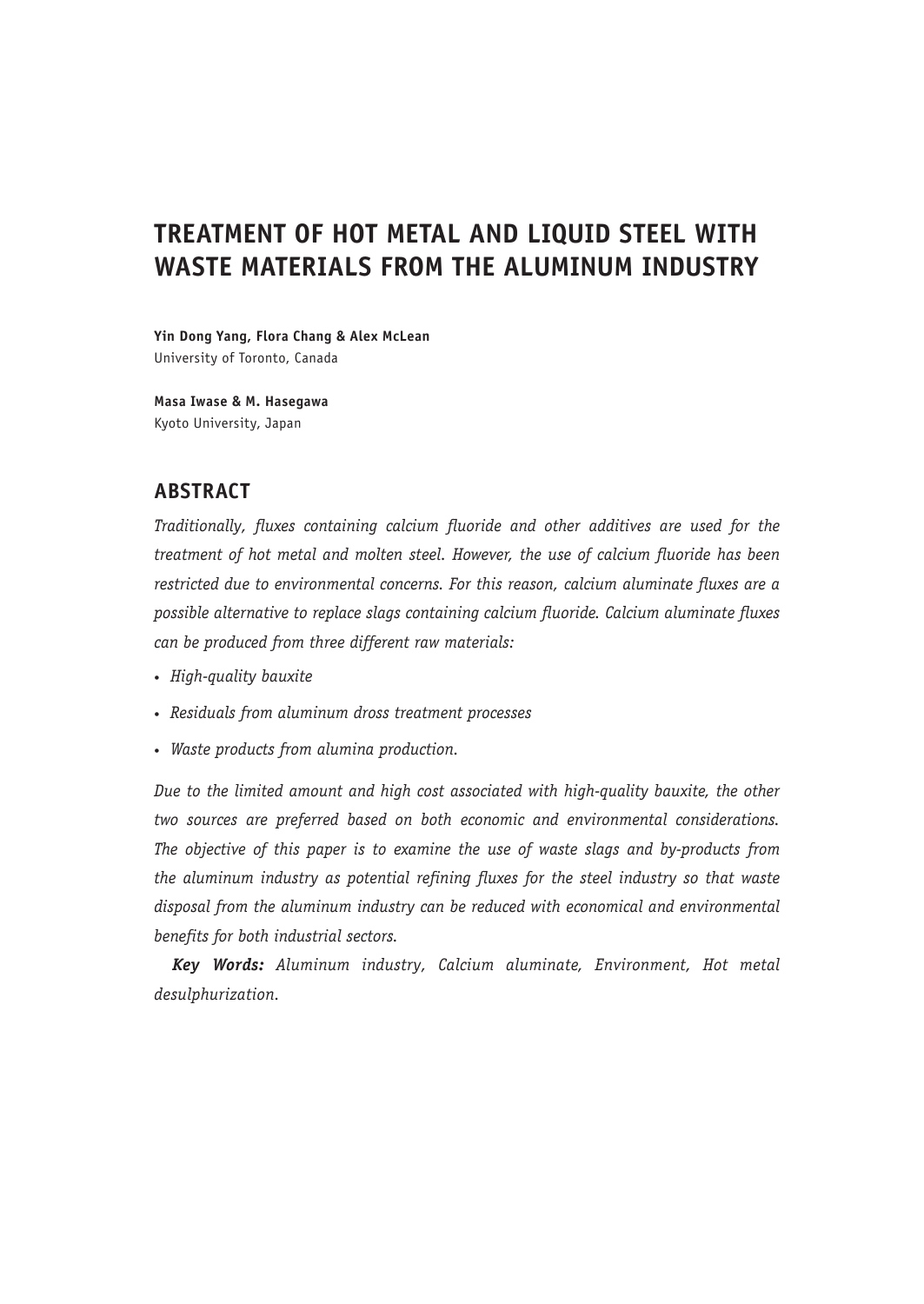## **INTRODUCTION**

Waste slag is a major source of environmental pollution within the metallurgical industry. In the steel industry, about 100-150 kg of waste slag is produced in making one tonne of liquid steel from iron in addition to that produced during ironmaking. The amount of waste slag from the steelmaking converter can be significantly reduced when charging hot metal with low phosphorus and sulphur contents. Hot metal pretreatment is known as an effective means of preparing high quality charge material for the converter, thus limiting the generation of waste slag during the steelmaking process. Traditionally, CaO-Ca $F_2$  based fluxes are used as fluxing material in the steel industry. However, the use of CaO-CaF<sub>2</sub> flux at low temperatures is difficult due to its high melting point and low reaction rate. Furthermore, slag containing a high  $\mathsf{CaF}_2$  content can attack the refractory lining and cause environmental problems. There is great interest in searching for fluxes for hot metal pre-treatment and liquid steel refining which produce high efficiency, low cost and environmentally friendly processes.

In the aluminum industry, about 2-4 tonnes of waste slag, including by-products (red mud and white mud) from alumina production and dross from aluminum electrolysis and casting, are generated during the production of one tonne of aluminum. The waste product from alumina production is the largest environmental concern of alumina refineries mainly because of the size of this waste stream and its causticity. Dross is of concern to environment scientists because it is produced in many steps during aluminum processing from electrolysis to the casting of aluminum and its alloys. In recent years, reuse of waste slag or by-products from the aluminum industry is a topic that is receiving increasing attention. In this context, the main concentration will be focused on the treatment of white mud from alumina production using a low-grade bauxite and dross from aluminum refining and melting. The production of calcium aluminate fluxes using the by- product from alumina production and residues of dross treatment will be introduced. A comparison of calcium aluminate fluxes made from the white mud and dross with those made from other sources for hot metal desulphurization will be carried out.

## **SOURCES OF CALCIUM ALUMINATE FLUXES**

There are several kinds of minerals and by-products containing alumina, but only some of them can be used for calcium aluminate production. The chemical compositions of the raw materials and by-products available in the aluminum industry are given in Table 1.

|                 | Ca <sub>0</sub> | Mq0  | Na <sub>2</sub> 0 | K <sub>2</sub> 0 | Fe <sub>2</sub> O <sub>3</sub> | TiO, | $Al_2O_3$ | Si <sub>0</sub> | AIN       | Al       | LOI   |
|-----------------|-----------------|------|-------------------|------------------|--------------------------------|------|-----------|-----------------|-----------|----------|-------|
| RM <sub>1</sub> | 3.63            |      | 7.77              |                  | 36.27                          | 5.70 | 20.73     | 15.54           |           |          | 10.15 |
| RM <sub>2</sub> | 29.65           | 1.12 | 6.01              | 0.80             | 9.97                           | 2.85 | 4.78      | 14.20           |           |          | 30.00 |
| Bauxite         | 1.23            |      |                   |                  | 5.63                           | 2.74 | 64.07     | 8.43            |           |          | 13.22 |
| Dross R         |                 |      |                   |                  |                                |      | 50.00     |                 | $15 - 20$ | $6 - 12$ | 0ther |
| WM1             | 26.48           | 0.70 | 4.66              | 0.33             | 0.08                           | 0.02 | 32.16     | 1.84            |           |          | 33.00 |
| WM <sub>2</sub> | 26.89           | 0.94 | 8.91              | 0.52             | 0.09                           | 0.01 | 29.14     | 1.64            |           |          | 31.00 |

Table 1: Chemical compositions of raw materials and by-products containing alumina(wt%)

RM1 is the red mud generated during alumina production using high-grade bauxite  $(Al_2O_3/SiO_2>12)$  in the Bayer process; RM2 is the red mud generated in aluminum production using low-grade bauxite  $(Al_2O_3/SiO_2=8-12)$  and the lime-sintered process; WM1 and WM2 are white muds generated during desiliconization from sodium aluminate concentrated solution. The difference between the two kinds of white mud is the  $Na<sub>2</sub>O$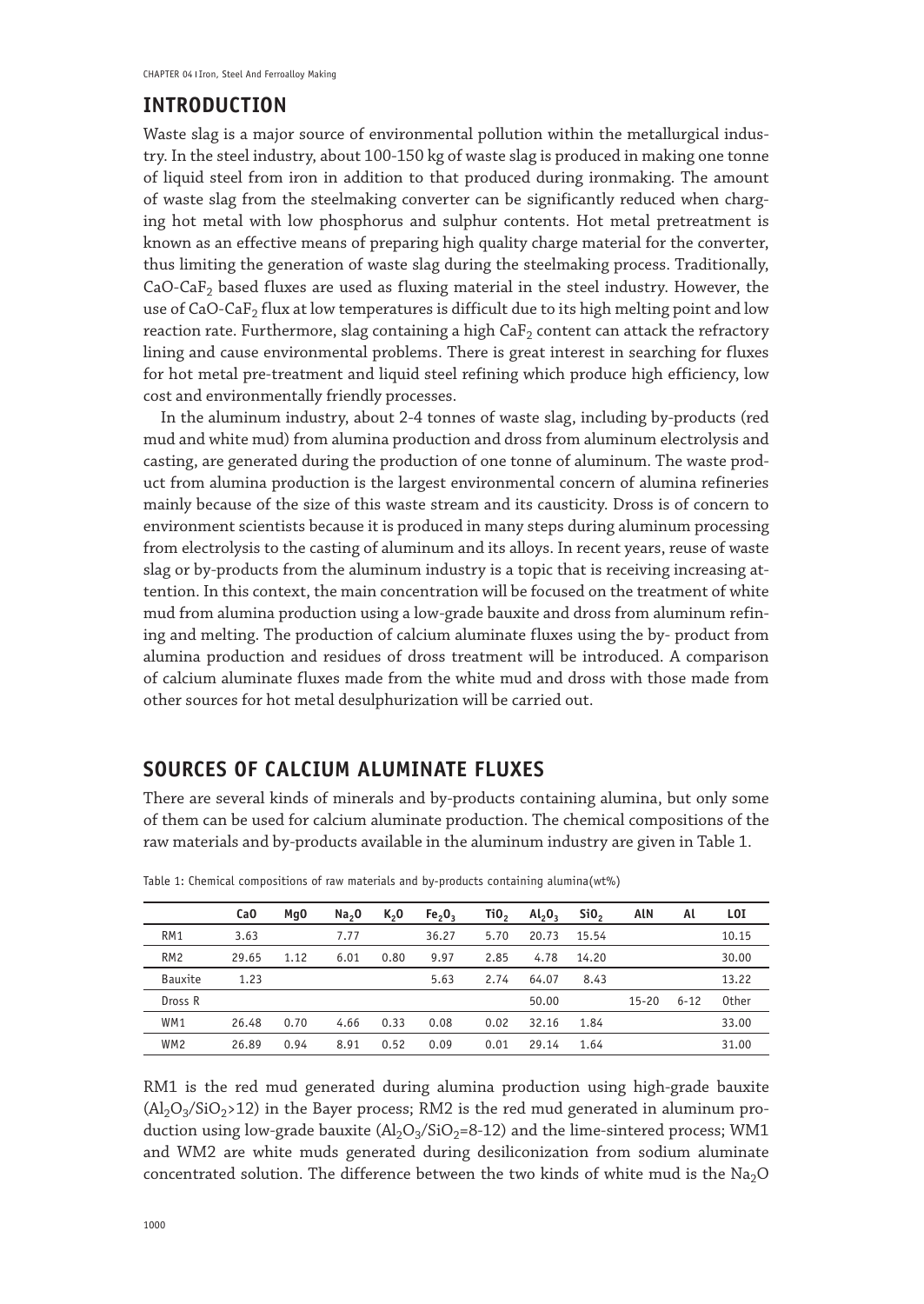content. Dross R is the residual of dross treatment at high temperature for recovery of aluminum metal. Since the contents of  $SiO<sub>2</sub>$ , TiO<sub>2</sub> and Fe<sub>2</sub>O<sub>3</sub> are high, red mud is not suitable for making calcium aluminate flux for steel refining. According to the sources of alumina the production of calcium aluminate fluxes can be classified based on three different methods:

- • From bauxite
- From secondary dross of the high temperature dross treatment process
- • From the by-product of alumina production.

#### **From Bauxite**

Bauxite, limestone and other raw materials are ground and pelletized. The balls or pellets, 5-25 mm diameter, are then sintered in a rotary kiln at about 1573 K. The fuels used for sintering can be coal, natural gas or oil. The process can be conducted in any cement plant and no additional investment is necessary. The main drawback of the process is that bauxite of high quality is required. The contents of FeO, TiO<sub>2</sub> and SiO<sub>2</sub> in the calcium aluminate fluxes are high, which is undesirable for certain secondary steelmaking processes. When solid fuels are used, the residue and gangue from the fuels, for example, the sulphur and ash from coal, will contaminate the calcium aluminate fluxes. In some companies, high-grade bauxite is fused together with lime and other additives in a furnace heated by electricity, oil or natural gases. This fusion process will increase production cost of the calcium aluminate flux.

#### **From the Residuals of Dross Treatment**

The residuals from the high temperature dross treatment processes (secondary dross) contain 6-12% aluminum, 15-20% aluminum nitride, 50%  $Al_2O_3$  and other oxides. This waste contains a high-energy value. The calcium aluminate can be made by sintering the secondary dross with limestone at a temperature of 1573 K in a rotary kiln. Inside the kiln, three different reaction zones are present. The decomposition reaction of limestone to lime and  $CO<sub>2</sub>$  occurs in the first zone. As the temperature reaches 1073 K, the oxidation of aluminum in the secondary dross starts to take place. Finally, in the hot end of the kiln, the temperature of the sintered materials is increased to about 1573 K to complete the reaction between CaO and  $Al_2O_3$  to form calcium aluminate. The energy consumption of the process is low because aluminum and aluminum nitride in the secondary dross will be oxidized and the energy contained in the two components will be released. After this processing step, waste slag or by-product from aluminum melting can be converted to useful and high added value products. The whole process from the recovery of aluminum to calcium aluminate production is a closed loop process for waste treatment with no waste residue.

#### **From the By-product of Alumina Production Using Low Grade Bauxite**

During alumina production using the sintering method, sodium aluminate is made from bauxite through wet grinding of raw materials, sintering and digestion of sodium aluminate. After desiliconization, the ratio of  $\text{Al}_2\text{O}_3$  to SiO<sub>2</sub> in the sodium aluminate solution is in the range from 400 to 500. In order to continuously increase the purity of alumina,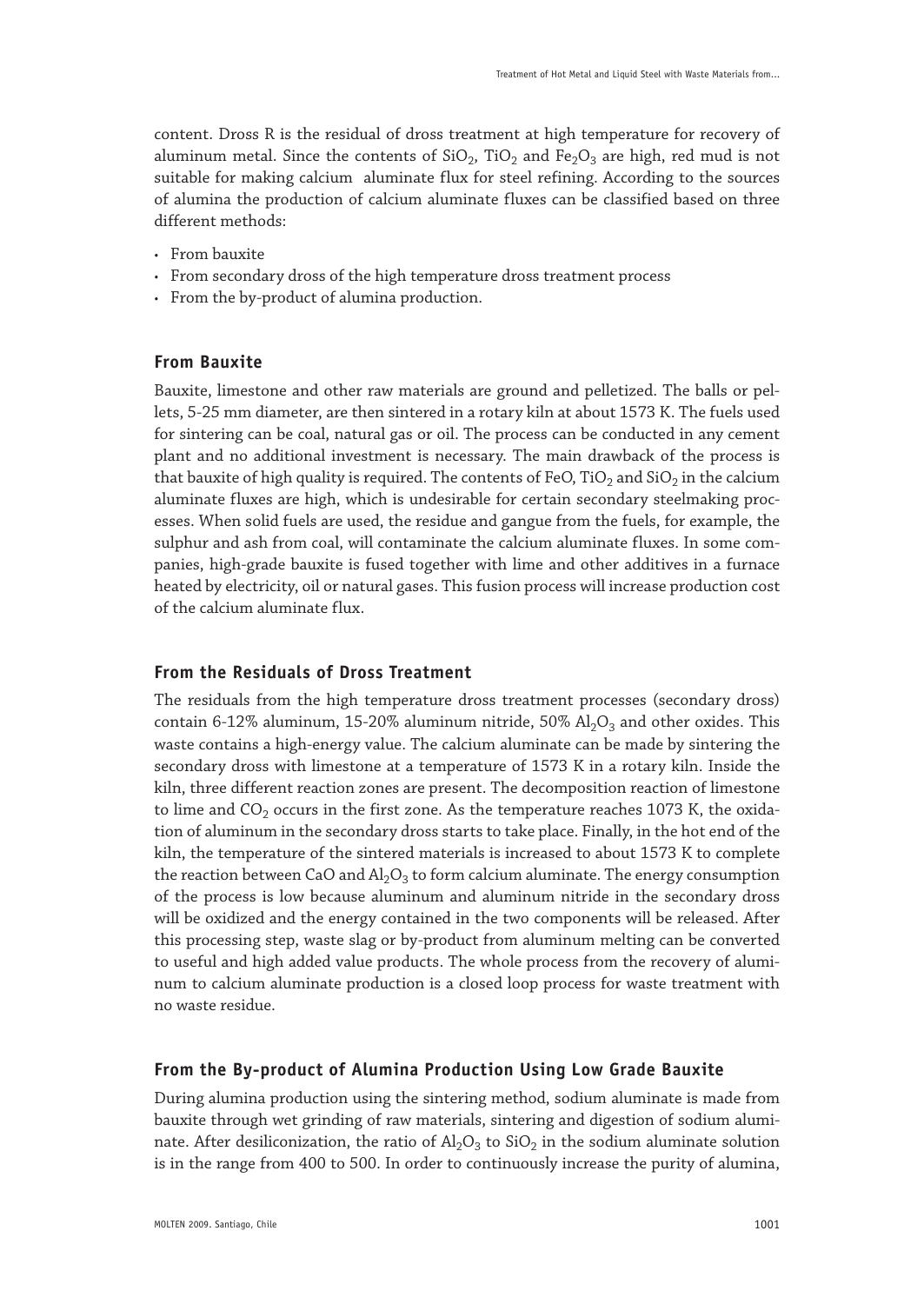slaked lime is added to the sodium aluminate solution. Silica and a small amount of alumina will combine with CaO to form a garnet  $(3CaO.AI<sub>2</sub>O<sub>3</sub>.xSiO<sub>2</sub>.yH<sub>2</sub>O)$ . The precipitated material from the desiliconization process is in mud form with a white colour and therefore is called white mud (WM in this paper) or white powder (WP) after drying and grinding. Recycling this by-product as a charging material for alumina production could result in an increase in energy consumption and a decrease in the productivity of the rotary kiln. The ideal way is to develop a new application for the by-product. In practice, this byproduct will be dried in a furnace at a temperature in the range from 573 to 773 K. After drying, the materials can be sold to the customers directly or mixed with the white dross from aluminum melting to form a self-heating refining flux. The compositions of calcium aluminate fluxes made from different processes and raw materials are given in Table 2.

| Sample         | $Fe_2O_3$ | TiO,     | Ca <sub>0</sub> | Mq0  | SiO <sub>2</sub> | $Al_2O_3$ | Na <sub>2</sub> 0 | Sr <sub>0</sub> |
|----------------|-----------|----------|-----------------|------|------------------|-----------|-------------------|-----------------|
| <b>B1</b>      | 2.90      | 2.20     | 35.10           | 0.40 | 6.00             | 53.30     | 0                 | 0               |
| <b>B2</b>      | 2.30      | 2.60     | 33.80           | 0.70 | 7.20             | 52.40     | 0                 |                 |
| D <sub>1</sub> | 0.70      | 0.20     | 33.60           | 8.80 | 3.10             | 49.80     | 1.90              |                 |
| WM1(WP1)       | 0.20      | 0        | 41.80           | 1.10 | 2.70             | 46.70     | 6.40              |                 |
| WM2(WP2)       | 0.20      | $\Omega$ | 41.20           | 1.40 | 2.50             | 42.60     | 10.40             | 0.00            |
| HN Flux        | 1.16      | 1.90     | 50.57           | 0    | 6.22             | 40.13     | 0.02              | 0.00            |
| $SrO-Al2O3$    | 0.73      | 0.10     | 0.43            | 0    | 0.49             | 51.96     | 0.00              | 46.31           |

Table 2: Compositions of calcium aluminate fluxes made from different sources (wt%)

B1 and B2 are fluxes made from bauxite using a sintering method, while HN is from high purity bauxite and alumina in the fused condition. D1 is a flux produced by using a residual from dross treatment. WM1 and WM2 are white mud materials after removing water. Obviously, the fluxes made from the residual of dross treatment and the by-product of alumina production using low-grade ore are environment-friendly products, and should be recommended for industrial application. In this work, D1, WM1 and WM2 are tested and compared with other products.

## **THEORETICAL CONSIDERATIONS**

#### **Desulphurization Reaction and Slag Sulphide Capacity**

In steelmaking processes sulphur is removed from liquid iron and steel as sulphide according to the following reaction:

$$
[S] + O^{2}=S^{2-} + [O]
$$
 (1)

The definition of sulphide capacity is commonly derived from the slag-gas exchange reaction [1]:

$$
K_1 = \frac{a_{S^2} \cdot a_{[O]}}{a_{O^2} \cdot a_{[S]}}
$$
 (2)

$$
\frac{1}{2}S_2(g) + O^{2} = S^{2} + \frac{1}{2}O_2(g)
$$
 (3)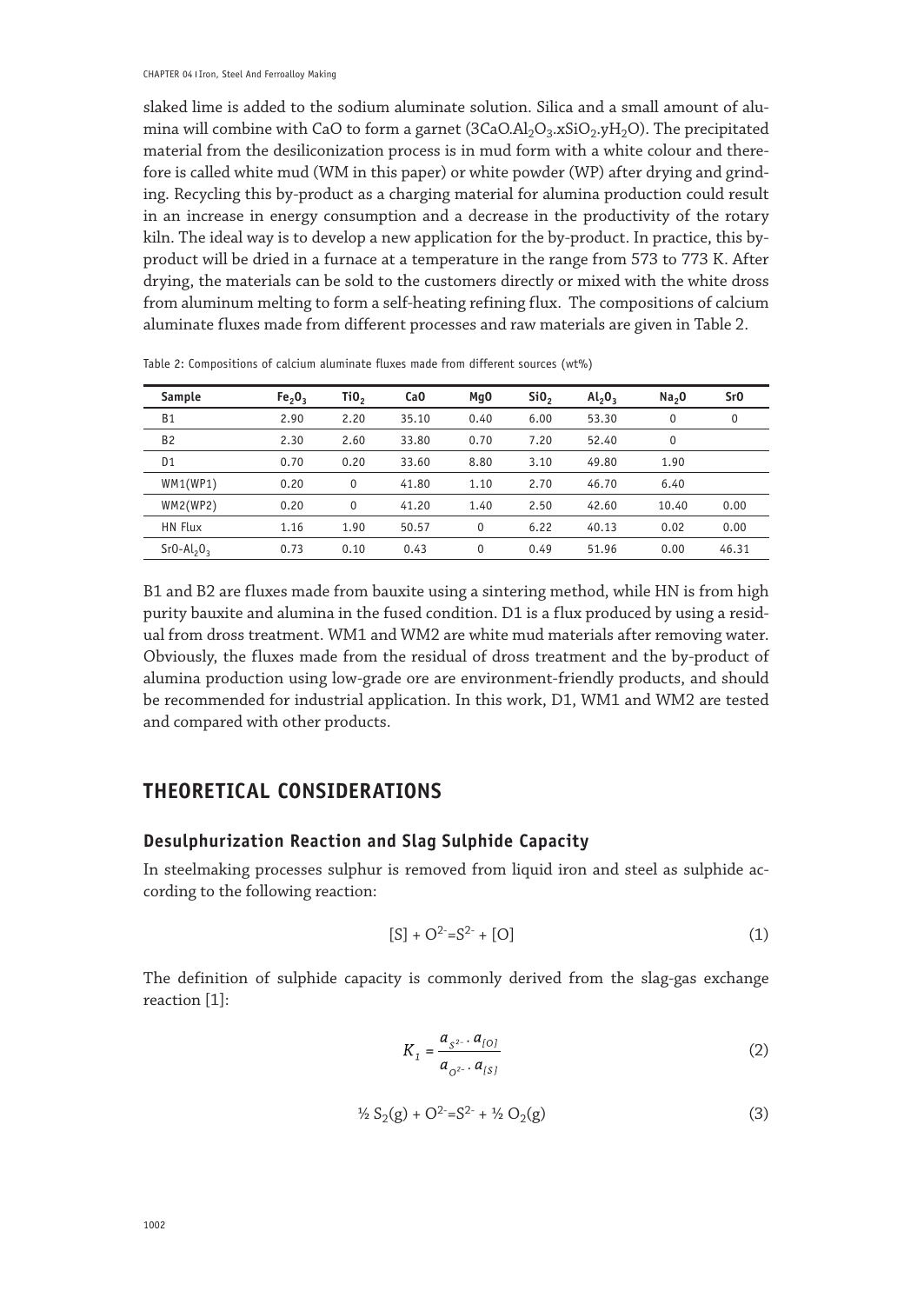Treatment of Hot Metal and Liquid Steel with Waste Materials from...

$$
K_3 = \frac{a_{S^{2-}} \cdot p_{O_2}^{1/2}}{a_{O^{2-}} \cdot p_{S_2}^{1/2}}
$$
 (4)

The sulphide capacity of the slag is defined as:

$$
C_{S^{2-}} = (wt\% S) \frac{p_{O_2}^{1/2}}{p_{S_2}^{1/2}} = \frac{K_3 \cdot a_{O^{2-}}}{f_{S^{2-}}} \tag{5}
$$

## **Desulphurization Rate and Rate Constant**

Desulphurization rate is the most interesting parameter to compare different fluxes. Several studies have indicated that reaction (1) can be regarded as a first order heterogeneous reaction [2, 3]. On that basis, the change of sulphur concentration with reaction time can be expressed as:

$$
\frac{d[\% S]}{dt} = \frac{K_s A}{V} \cdot [\% S] \tag{6}
$$

Integrating Equation 6, the following equation is obtained:

$$
ln \frac{S_t}{S_i} = \frac{K_s A}{V} t = K_a t \tag{7}
$$

where  $K_S$  is the sulphur mass transfer coefficient,  $A$  is the reaction area between molten slag and liquid iron, V is the volume of hot metal and  $K_a$  is the apparent desulphurization rate constant.

Plotting log  $(S_t/S_i)$  against time will yield a relatively linear relationship. The slope of this line is the desulphurization rate for a particular desulphurization experiment. Since the slope of the line may change slightly with reaction time, the slope of the curve from zero time to final time is called the average desulphurization rate.

## **Replacing CaO-CaF2 with Calcium Aluminate Fluxes in the Steel Refining Process**

The compounds, which can possibly replace CaF<sub>2</sub> in metallurgical slags, are Al<sub>2</sub>O<sub>3</sub>, SiO<sub>2</sub> and  $B_2O_3$ . The optical basicity and sulphide capacity of CaO-saturated binary slags with different secondary components are shown in Figure 1.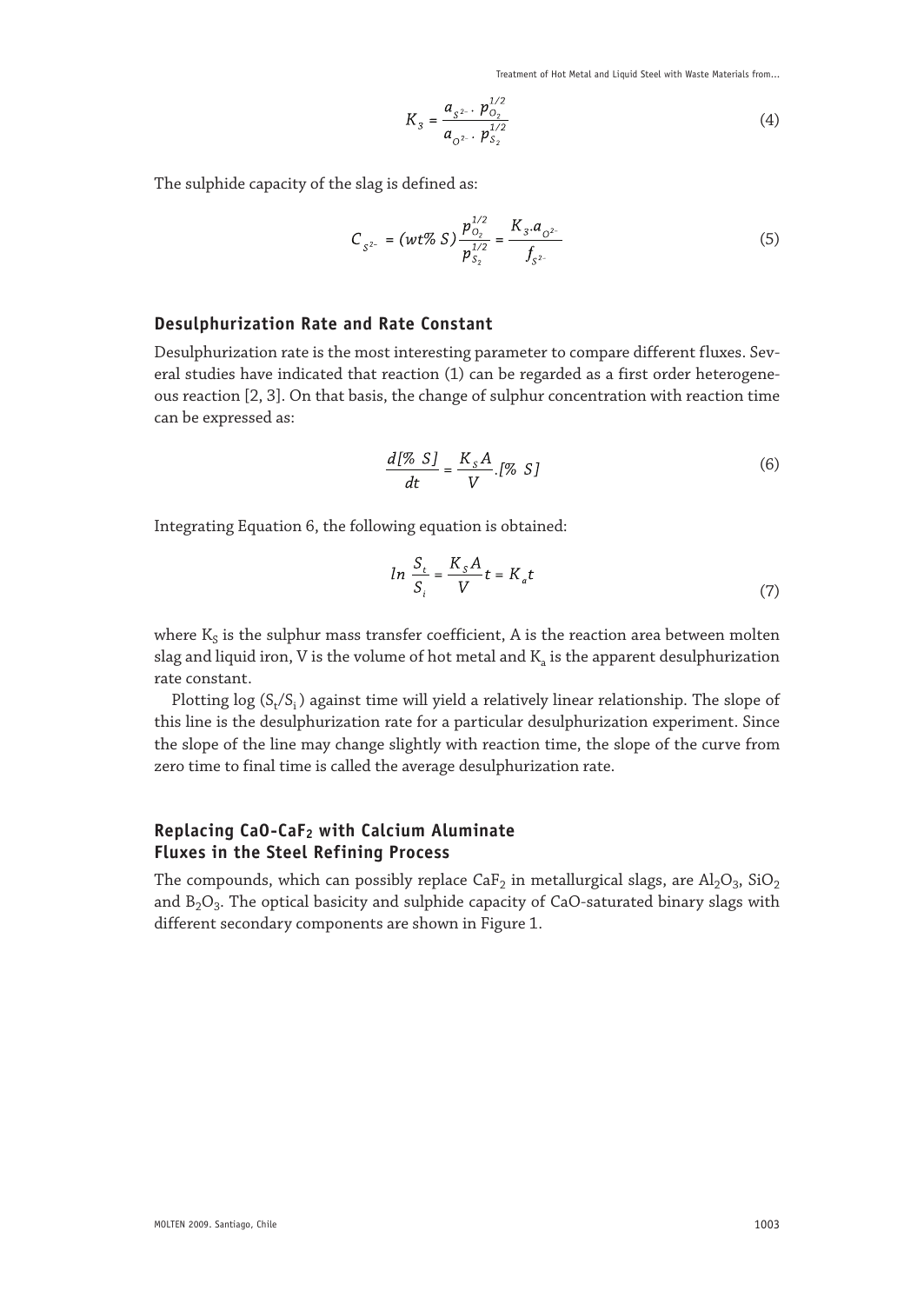

Figure 1: Sulphide capacity of CaO-saturated binary slags with various secondary components at 1773 K (the data shown in each bracket represent the viscosities of the slags in poise at 1773 K)

The values of viscosity of these slags at 1773 K obtained from reference [4] are also shown in the same figure. As shown in the figure, the optical basicity of  $CaO-AI<sub>2</sub>O<sub>3</sub>$  slag can reach 0.8 and sulphide capacity can reach  $6.2x10^{-3}$ . However, the maximum value of the optical basicity of CaO-CaF<sub>2</sub> slag can reach 0.75 so that the sulphide capacity can reach only  $1.3x10^{-3}$ . The optical basicity and sulphide capacity of CaO-SiO<sub>2</sub> and CaO-B<sub>2</sub>O<sub>3</sub> slags are lower than those of CaO-CaF<sub>2</sub> slag. Furthermore,  $B_2O_3$  is not stable under steelmaking conditions after deoxidation and the boron released from  $B_2O_3$  in the slag will affect the properties of steel. Therefore, it is more reasonable to replace CaO-Ca $F_2$  with calcium aluminate flux in steelmaking.

Calcium aluminate fluxes of various compositions have been widely used as ladle slags to provide the following functions:

- Thermal insulation of steel
- • Protection of the steel from atmospheric reoxidation
- • Absorption of inclusions from the steel and
- Desulphurization.

Recently, calcium aluminate flux has also been used for hot metal desulphurization together with magnesium powder. In this case, calcium aluminate slag can protect the hot metal from atmosphere oxidation, increase the utilization efficiency of magnesium metal powder and absorb the desulphurization products. Due to its increasing importance, searching for the cheapest sources for calcium aluminate production is of great interest for metallurgists.

## **EXPERIMENTAL ASPECTS**

#### **Characterization of Various Aluminate Fluxes**

As mentioned above, calcium aluminate fluxes can be produced from various mineralogical precursors such as lime or limestone together with bauxite or aluminum dross. They can be produced in the sintered or fused condition. During this investigation, six different fluxes containing calcium aluminate were evaluated. One flux consisting of strontium aluminate was also examined in order to compare the sulphide capacity with the other potential flux materials. The compositions of the materials were determined using X-Ray Fluorescence spectrometry (XRF) and the results obtained are shown in Table 2.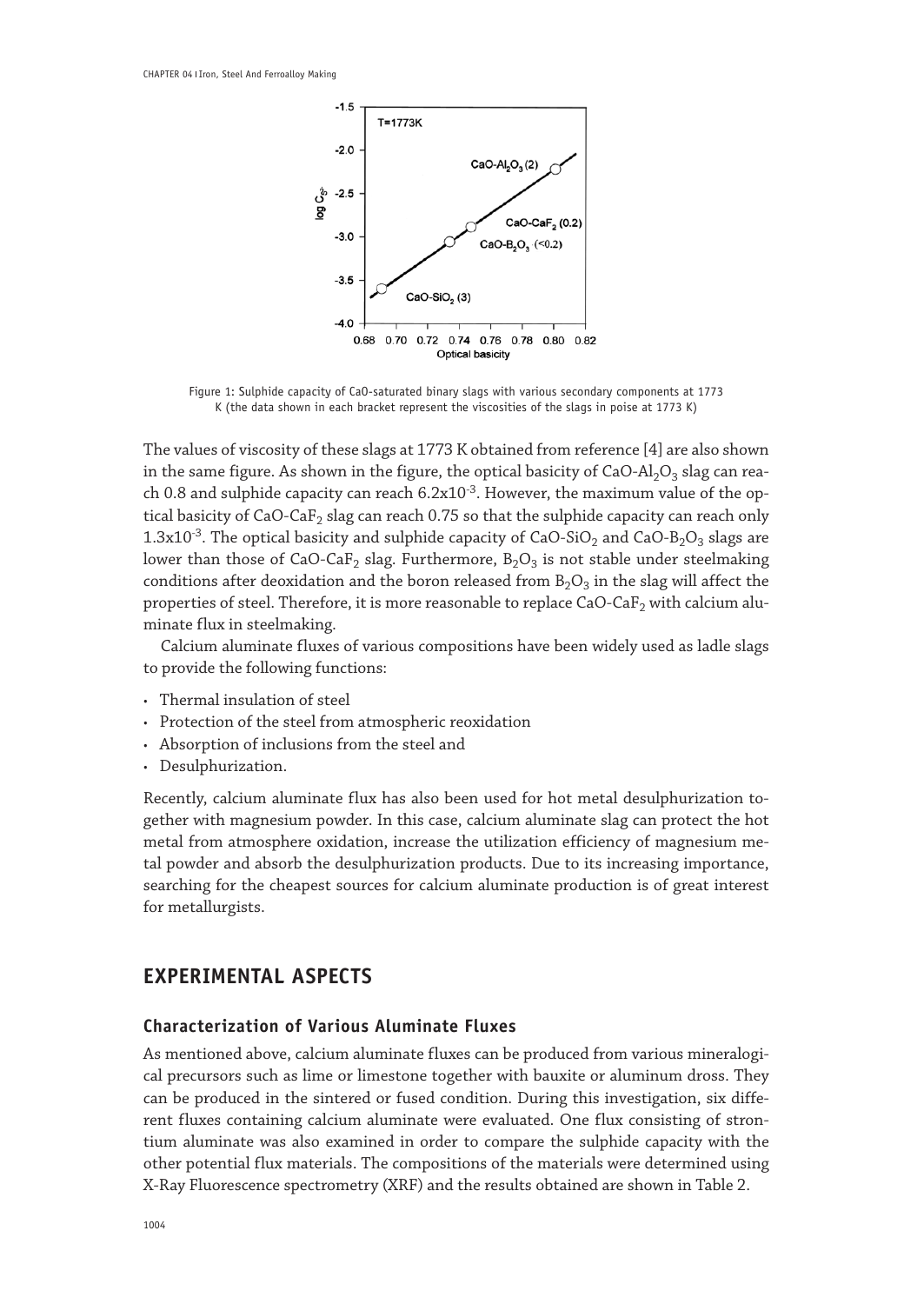The content of  $Na<sub>2</sub>O$  is significantly higher in WM2 compared to that in WM1. All fluxes shown in Table 2 were considered as possible materials for replacing CaO-CaF<sub>2</sub> flux that is traditionally used in steelmaking. WM1 and WM2 contained 25% water in the as-received condition and had to be calcined prior to use for desulphurization experiments. The major mineral phases present in the white mud were identified using X-Ray Diffraction Analysis (XRD) as gibbsite {Al (OH)<sub>3</sub>}, hydrated calcium aluminum oxide { $(CaO)<sub>3</sub>Al<sub>2</sub>O<sub>3</sub>(H<sub>2</sub>O)<sub>6</sub>$ , or  $C_3AH_6$ , and hydrated sodium aluminum oxide. Differential Thermal Analysis (DTA) was performed to study the behaviour of the materials during heating. The results showed that dehydration reactions occurred at 526 K(253ºC), 592 K(319ºC) and 680(407ºC) respectively. Thermo-Gravimetric Analysis (TGA) confirmed that the weight loss of the white mud materials began at 526 K (253ºC) and was complete at 680 K(407ºC). Above this temperature the weight loss of the sample was negligible. Dehydration experiments were also carried out in a muffle furnace heated with molybdenum disilicide heating elements. An alumina crucible with 50 grams of white mud powder was placed in the furnace at the desired temperature and the crucible and contents weighed after being heated for 30, 60, 90 and 120 min. The process was repeated at different temperatures in the range from 473 K to 973 K. The results obtained from the dehydration tests are shown in Figure 2. As shown in the figure, no significant weight loss occurred when the powder was heated at temperatures below 523 K(250ºC). In the temperature range from 523 to 873 K, the dehydration rate increases with increasing temperature. Above 873 K, the dehydration rate remains constant. It can be concluded that all of the combined water in the white mud material was removed after heating at 873 K for 30 to 60 minutes. These results are in accord with the findings of the TGA analysis.



Figure 2: Results of dehydration of WM2 flux Figure 3: Drip test result of WM2 flux at 1673 K

#### **Melting Rate Study of Calcium Aluminate Fluxes**

A drip test method was used to compare the melting rates of different fluxes. Experiments were carried out in a 30 kW induction furnace. Details of the experimental set up are given in references [5, 6]. A graphite crucible, 70 mm in diameter, was used as the container for the fluxes. The bottom of the crucible contained a 5mm diameter hole, which allowed the molten slag to flow from the crucible and drop into a pan-receiver, which was located on a load cell. The signal from the load cell was transferred to a computer and the change in weight as a function of time was obtained. The melting rate was defined as the weight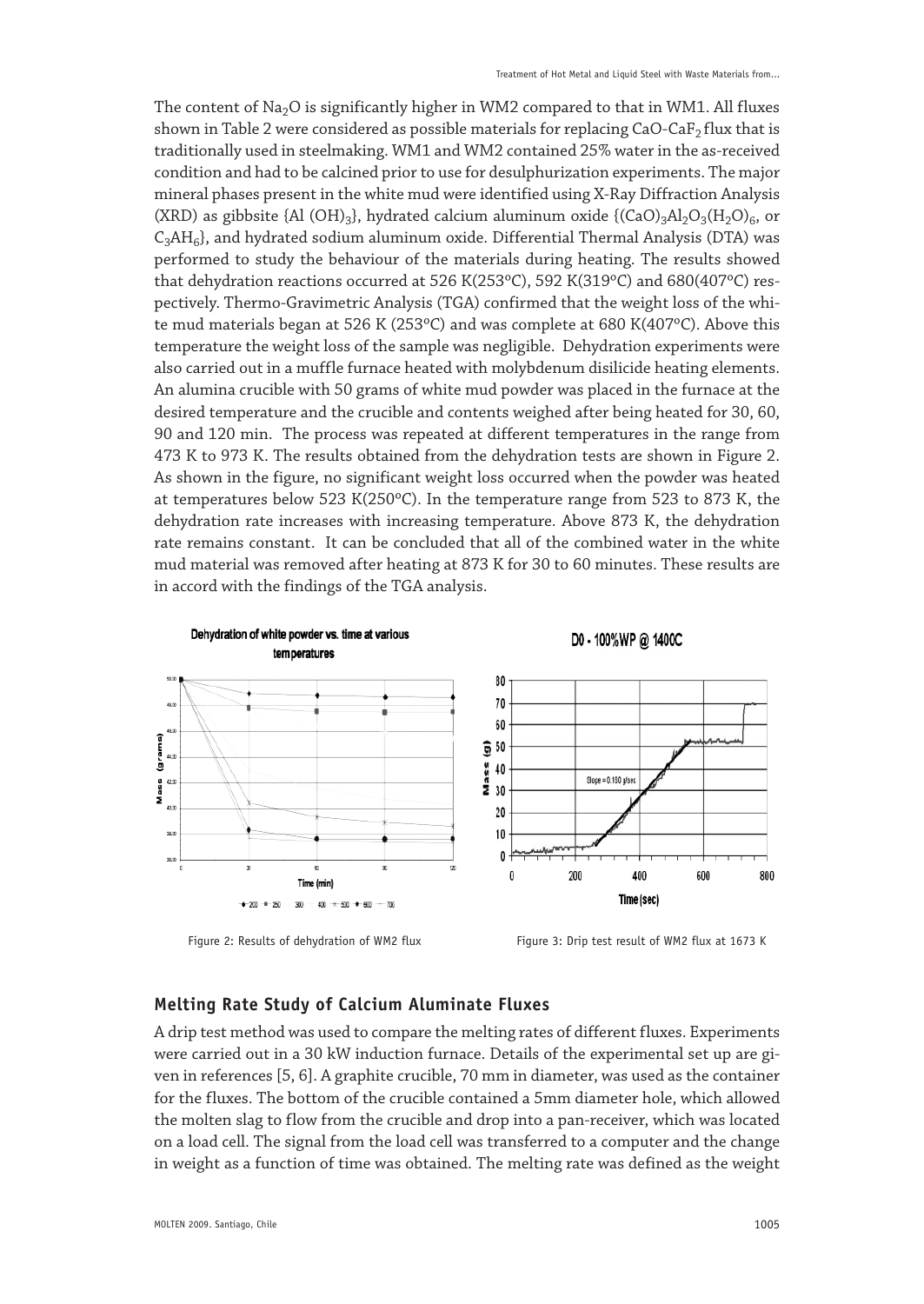of liquid flux produced per unit time. A typical result obtained during the evaluation of flux WM2 at 1673 K is shown in Figure 3 where three regimes can be observed. The first regime is essentially flat because the fluxes are still in a solid state while being heated to the melting point. The second regime begins when the flux becomes liquid and drips through the crucible opening onto the pan. The slope of this region is used to calculate the melting rate of the flux. The final regime corresponds to the time when all of the flux that can exit the crucible has done so.

#### **Desulphurization Tests**

These tests were also carried out in a 30 kWh induction furnace. During each trial, 500 g of hot metal in a graphite crucible was heated in the induction furnace. After melting, a certain amount of FeS was added to the hot metal to adjust the initial sulphur content. When the hot metal temperature reached the desired value, the first metal sample was taken. After sampling, 58 g of flux containing different amounts of calcium aluminate and lime was added to the top surface of the hot metal, the time of this addition was taken as zero time. Metal samples were taken every 5 minutes. After about 20 minutes, the time interval for taking the sample increased to 10 minutes. The total time for the test was about 40 minutes. Desulphurization results using the fluxes made from different raw materials are shown in Figure 4.

## **RESULTS AND DISCUSSION**

#### **Comparison of the Desulphurization Fluxes from Different Sources**

As the initial sulphur content in the metal for each trial is different, rather than plotting [%S] versus time, it is useful to plot the ratio  $[\%S]_t/[\%S]_i$  against time. The desulphurization performance of the different fluxes can now be compared. The results from the desulphurization trials using the five fluxes B1, B2, D1, WM1 and WM2 are plotted in Figure 4.





Figure 4: Desulphurization using fluxes made Figure 5: Effect of Na<sub>2</sub>O in calcium aluminate fluxes<br>Figure on desulphurization at 1673 K<br>on desulphurization at 1673 K on desulphurization at 1673 K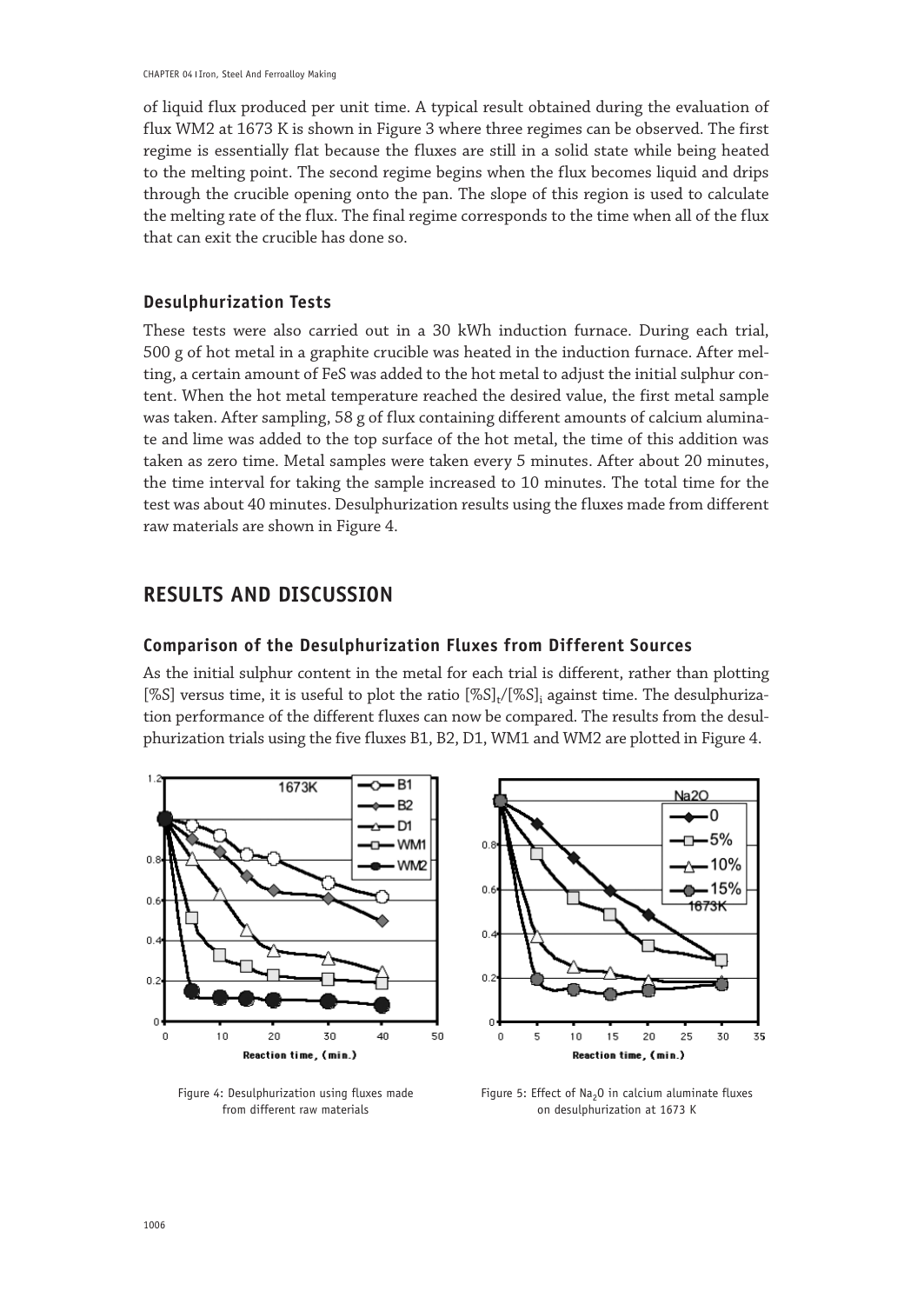It can be seen that in the first 10 minutes the sulphur content in the hot metal is reduced to 85-90% of its original value with fluxes B1 and B2, to 65% with flux D1, and to 33-12% with fluxes WM1 and WM2. This suggests that the fluxes made from the white mud have the best desulphurization performance. All fluxes made from the waste or from by-products of the aluminum industry showed good desulphurization behaviour. The main reason for the good performance of flux WM2 is the slag composition. In Figure 4, all of the fluxes used in the test have the CaO to  $\text{Al}_2\text{O}_3$  ratio adjusted to unity, however the existence of  $Na<sub>2</sub>O$  in the WM1 and WM2 fluxes further increased the slag basicity and hence the sulphide capacity.

#### **Effect of Na2O on Desulphurization**

 $Na<sub>2</sub>O$  is an unavoidable component of the by-product of alumina production using lowgrade bauxite. For some applications, where a high  $Na<sub>2</sub>O$  content is not required,  $Na<sub>2</sub>O$ can be removed by washing with water. This washing operation will increase the cost of the WM flux. In order to study the effect of sodium oxide in the fluxes on desulphurization and maintain an optimum content of  $Na<sub>2</sub>O$  in the flux, experiments were arranged to study the effects of  $Na<sub>2</sub>O$  content on desulphurization and on the working environment during the desulphurization treatment. For these experiments, fluxes made from B2 (as base flux) with appropriate amounts of CaO and  $Na<sub>2</sub>O$  were used. The ratio of CaO to  $Al_2O_3$  in the fluxes was adjusted close to unity (C/A=1) and Na<sub>2</sub>O content changed from 0 to 15%. As shown in Figure 5, desulphurization rate increased with increasing Na<sub>2</sub>O content. When Na<sub>2</sub>O content is over 10%, resulphurization was found in the later stages of the process. A strong white vapour was observed during the desulphurization operation. Therefore,  $10\%$  Na<sub>2</sub>O in the flux may be an optimum value.

#### **Effects of SiO2 and TiO2 in Fluxes on Desulphurization**

 $SiO<sub>2</sub>$  and TiO<sub>2</sub> are undesirable components in the flux for some operations of steel refining, but they are unavoidable when bauxite or red mud are used for the production of calcium aluminate. In the market the requirement for low  $SiO<sub>2</sub>$  and TiO<sub>2</sub> contents in the fluxes (SiO<sub>2</sub><6%, TiO<sub>2</sub><2%) will result in a high price. Therefore, the study of optimum  $SiO<sub>2</sub>$  and TiO<sub>2</sub> contents in calcium aluminate flux is related to the production cost of steelmaking, and is therefore interesting for steel companies. The effects of  $SiO<sub>2</sub>$  and  $TiO<sub>2</sub>$  in the fluxes on desulphurization are shown in Figure 6 and Figure 7 respectively. As shown in the Figures, both  $SiO<sub>2</sub>$  and  $TiO<sub>2</sub>$  in the fluxes showed a negative effect on desulphurization. However, the negative effect of  $SiO<sub>2</sub>$  is more significant than TiO<sub>2</sub>. Both  $SiO<sub>2</sub>$  and TiO<sub>2</sub> are common impurities found in the bauxite mineral. In order to control SiO<sub>2</sub> and TiO<sub>2</sub> content in the fluxes made from bauxite, high quality bauxite with low  $SiO<sub>2</sub>$  and  $TiO<sub>2</sub>$  content must be selected. This will increase the cost of the refining flux. The fluxes made from the waste products of the aluminum industry (D1, WM1 and WM2) contain 2-10% Na<sub>2</sub>O and very low amounts of  $SiO<sub>2</sub>$  and TiO<sub>2</sub>. This is a major advantage of the refining fluxes made from the waste or by-products of the aluminum industry.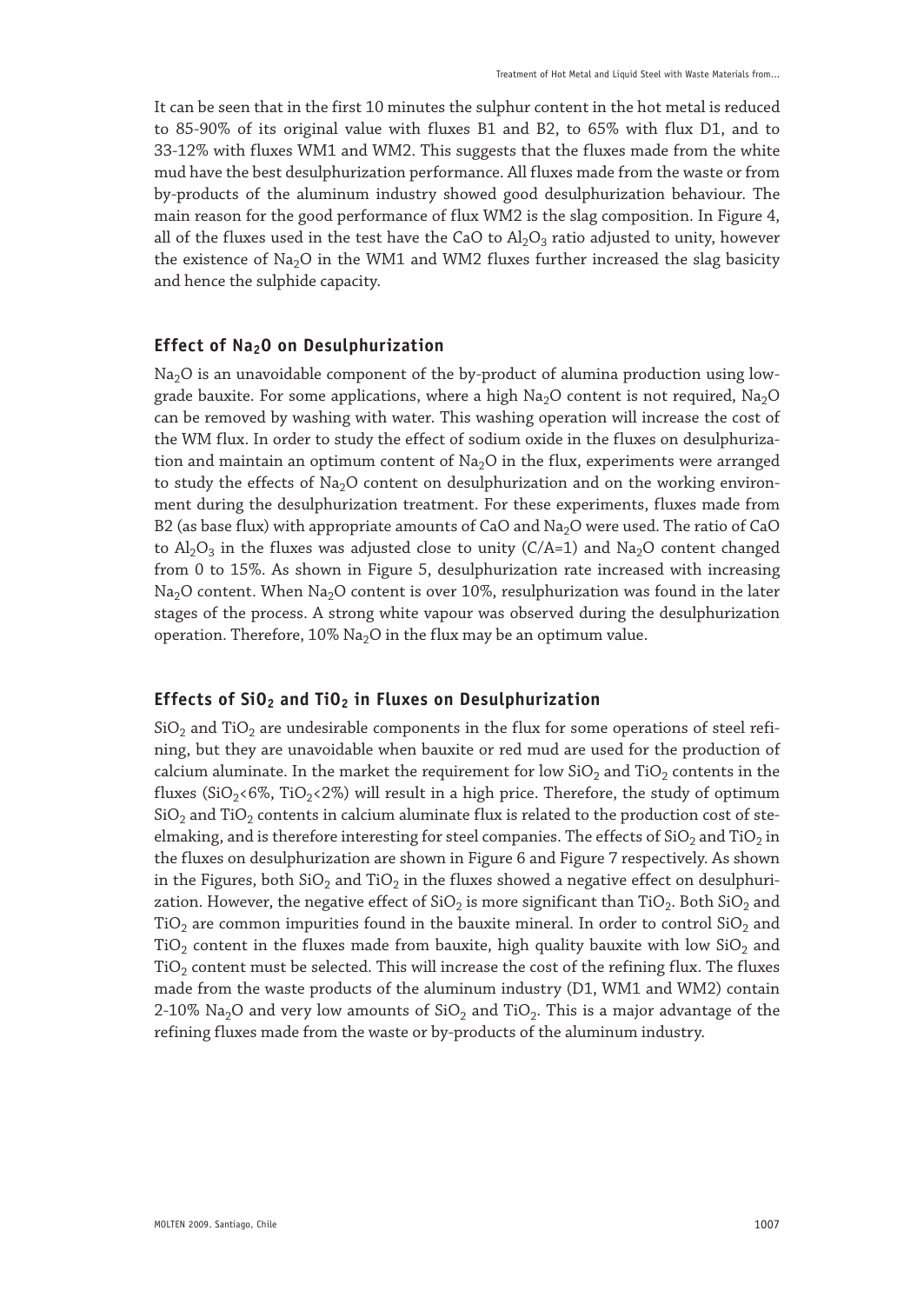

Figure 6: Effect of  $SiO_2$  in calcium aluminate Figure 7: Effect of  $TiO_2$  in calcium aluminate fluxes on hot metal desulphurization fluxes on hot metal desulphurization fluxes on hot metal desulphurization

#### **Correlation of Desulphurization Rate with Melting Rate**

Considering the relatively low temperature of hot metal and the limited time available for hot metal treatment, a high desulphurization rate is always desirable. The apparent desulphurization rate constant,  $K_a$ , derived from Equations 6 and 7 is a good parameter to compare different desulphurization fluxes. Traditionally,  $K_a$  has been viewed as a kinetic factor to evaluate desulphurization. In this context, fast melting of the fluxes should be the main factor for increasing the desulphurization rate. In order to study the effect of slag melting rate on desulphurization rate, experiments were carried out with six different slag mixtures. The change in sulphur content of hot metal with reaction time for the six flux mixtures are shown in Figure 8. In this Figure, WP2 corresponds to the flux WM2 in Table 2, HN China sintered is B1, HN China fused is HN flux, PV is the pure Sr O.Al<sub>2</sub>O<sub>3</sub>. The melting rates for all six mixtures used in the tests shown in Figure 8 were measured. The relationships between desulphurization rate,  $K_a$ , calculated from Figure 8 and melting rate, Km, are plotted in Figure 9. As shown in this figure, for fluxes with the same optical basicity, the desulphurization rate increases with increasing melting rate. For slags with the same melting rate, desulphurization rate increases with increasing slag basicity. This means that desulphurization rate is a composite index for evaluating the desulphurization performance of different fluxes, and it depends on both thermodynamic and kinetic factors. Since WM2 slag has a high basicity and a low melting point, the best desulphurization performance was achieved using this flux. Thus, WM2 flux should be a good choice for hot metal desulphurization.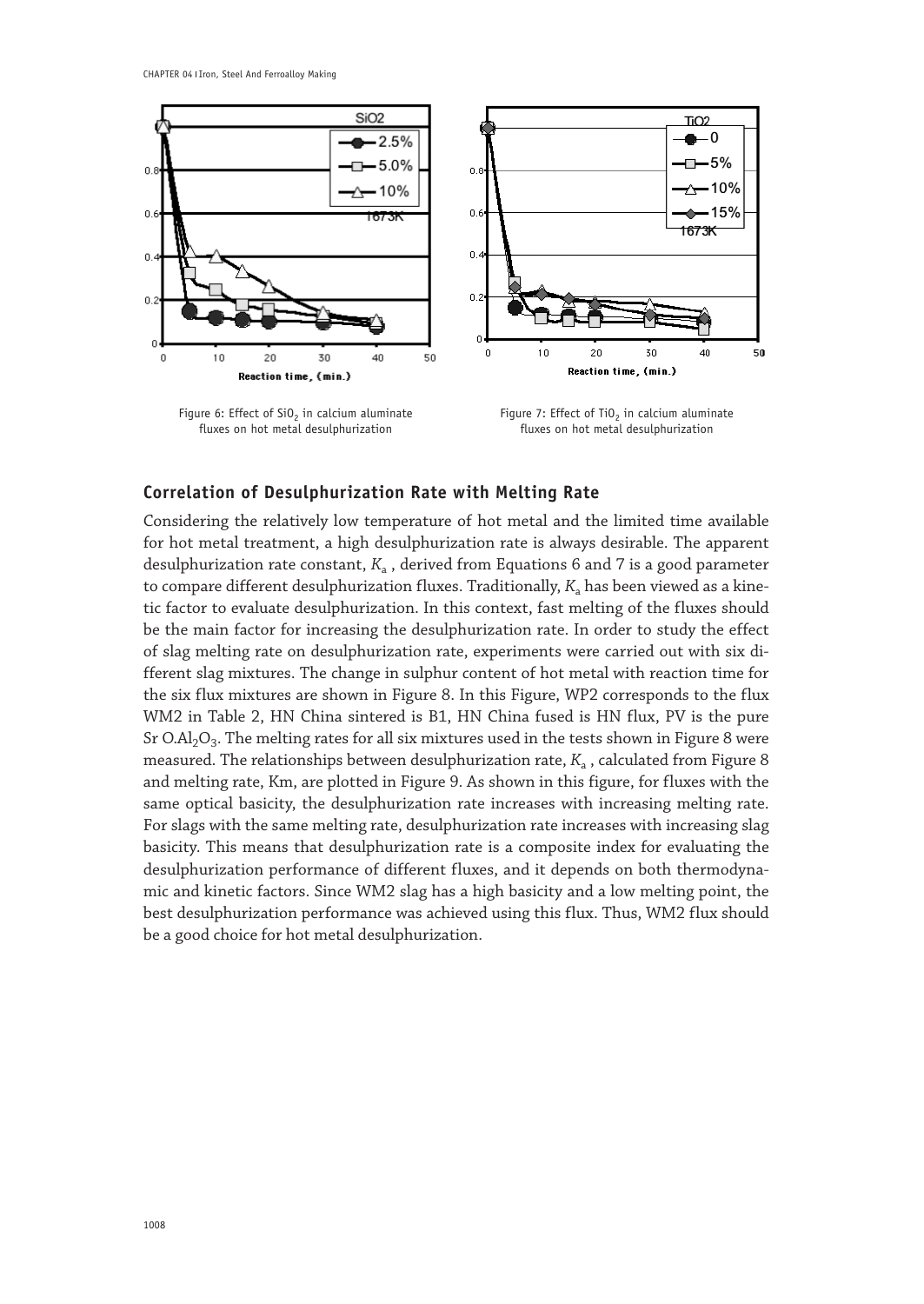Sulphur levels in hot metal vs. time (T = 1673K)

Melting rate vs. Initial Desulphurization Rate







In order to study the effect of thermodynamic factors on the desulphurization rate, more experimental results are shown in Figures 10 and 11. Figure 10 shows the dependence of desulphurization degree on slag optical basicity. A linear relationship is found between the two parameters as expected. However, in the high optical basicity region (Λ=0.78-0.82), the slope of the curve declined slightly. Since the flux with high basicity has a strong desulphurization capacity, the sulphur content in hot metal could be reduced to below 0.01% within 10 minutes. When sulphur content in hot metal is very low, sulphur diffusion within the hot metal becomes the rate controlling step for the desulphurization reaction. This results in a lower desulphurization rate during a limited period of time. Figure 11 shows the relationship between the apparent desulphurization rate constant,  $K_a$ , and slag optical basicity. As shown in the Figure, the  $K_a$  value increases with increasing slag optical basicity. A break point is found at an optical basicity of Λ=0.75. The reason for this is that the fluxes with  $\Lambda$ >0.75 contain a certain amount of Na<sub>2</sub>O, which not only increases the slag optical basicity but also reduces the slag melting point. Both factors help to increase the slag desulphurization rate and therefore the rate constant. In the case of  $\Lambda$ <0.75, these fluxes are essentially CaO-Al<sub>2</sub>O<sub>3</sub> binary slag. With the increase in slag basicity, the components that reduce the slag melting point, such as  $SiO<sub>2</sub>$  and  $AI_2O_3$ , will decrease, which will affect the desulphurization rate. Thus it can be concluded that is not only a kinetic factor as generally understood, it is also a composite index that is indicative of desulphurization performance.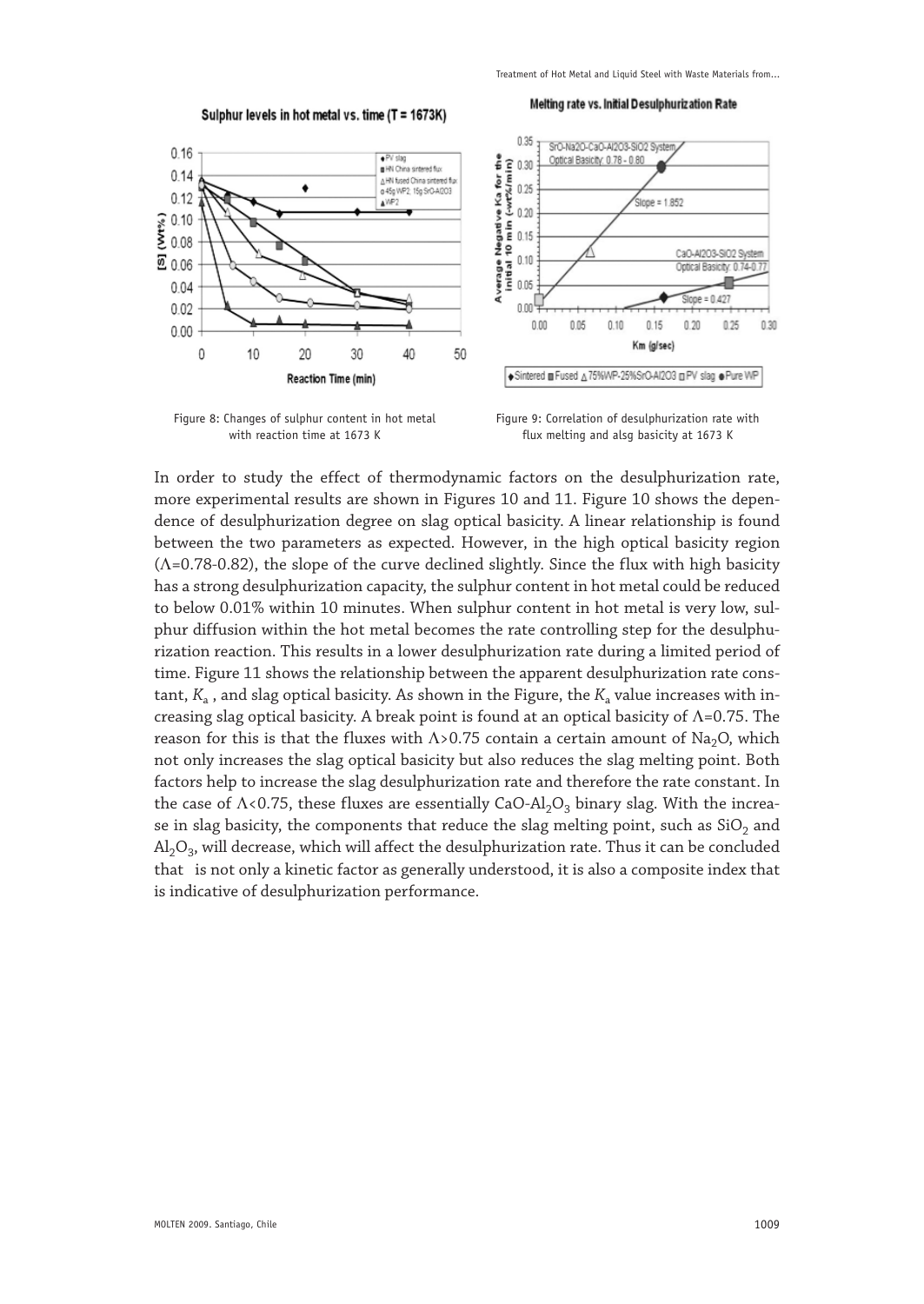

Figure 10: Dependence of desulphurization degree Figure 11: Dependence of *K*<sub>a</sub> value on optical<br>on slag optical basicity at 1673 K<br>basicity of calcium aluminate fluxes at 1673 K



basicity of calcium aluminate fluxes at 1673 K

# **CONCLUSIONS**

- • Both aluminum and steel are energy intensive and environmentally sensitive industries. A comprehensive use of the waste slags and solid residuals from the aluminum industry by the steel industry can significantly reduce the disposal of waste, increasing the economic benefit within the industry and reducing the impact on the environment.
- The calcium aluminate fluxes made from dross and the by-product of alumina production showed high melting rate and good desulphurization performance. It is suggested that this is an excellent desulphurization reagent and environment-friendly flux for hot metal pretreatment and liquid steel refining.
- The apparent desulphurization rate constant is a composite index to evaluate the desulphurization performance of different fluxes. This parameter is influenced by both thermodynamic and kinetic factors within the reaction system.

## **NOMENCLATURE**

- A = Total reaction area between molten slag and liquid iron.
- a = Activity of a component of molten slag or liquid metal.
- B = Basicity.
- $C_S$  = Sulphide capacity of molten slag.<br> $f$  = Activity coefficient related to wt
- $=$  Activity coefficient related to wt%.
- K = Equilibrium constant of chemical reaction.
- $K<sub>a</sub>$  = Apparent desulphurisation rate constant.
- $K_m$  = Melting rate of solid flux or slag.
- $K_S$  = Sulphur mass transfer coefficient.
- $P_{O2}$  = Oxygen partial pressure.
- $P_{S2}$  = Sulphur partial pressure.
- $S_i$  = Initial sulphur content in hot metal.<br> $S_i$  = Sulphur content in hot metal at any
- = Sulphur content in hot metal at any reaction time.
- $t =$  Reaction time.